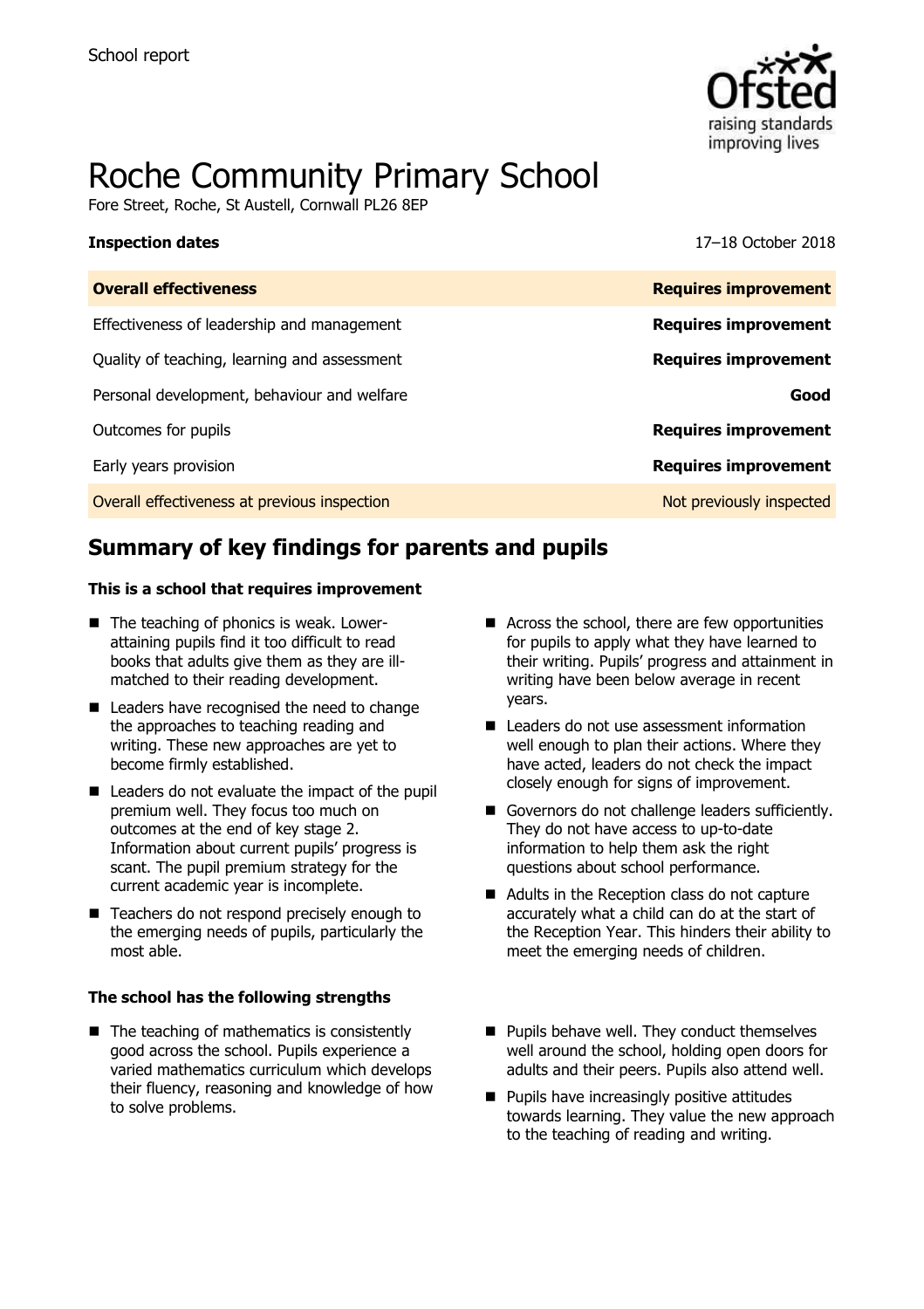

# **Full report**

### **What does the school need to do to improve further?**

- Improve teaching, learning and assessment by ensuring that:
	- teachers respond to pupils' emerging needs and provide sufficient challenge in lessons, particularly for the most able in mathematics
	- teachers provide pupils with frequent opportunities to apply what they have learned in writing
	- adults plan phonics sessions that closely match the needs of pupils
	- pupils, particularly the least able, have access to reading books that are appropriate to their phonics development, including in the early years.
- Improve leadership and management so that:
	- leaders use information about pupils' progress and precise monitoring to identify what needs to improve and take appropriate actions
	- leaders monitor and evaluate the impact of their actions, particularly on pupils' outcomes
	- recent changes to the way that reading and writing are taught are embedded across the school so that pupils' progress improves, and a greater proportion work at the levels expected for their age and the higher standard
	- the school's approach to teaching of phonics is improved, leading to an increased proportion of pupils meeting the standard expected in the phonics screening check by the end of Years 1 and 2
	- governors challenge leaders sufficiently about school improvement, using up-to-date information to support their evaluations and following up areas of weakness.
- Improve the quality of the early years by:
	- ensuring that baseline information, which captures children's starting points, is completed in a timely manner and is accurate
	- using the baseline information to plan activities that closely match children's needs, resulting in stronger progress
	- providing children with regular opportunities to write, so that a greater proportion of children meet the early learning goals in writing.

An external review of the school's use of pupil premium should be undertaken to assess how this aspect of leadership and management may be improved.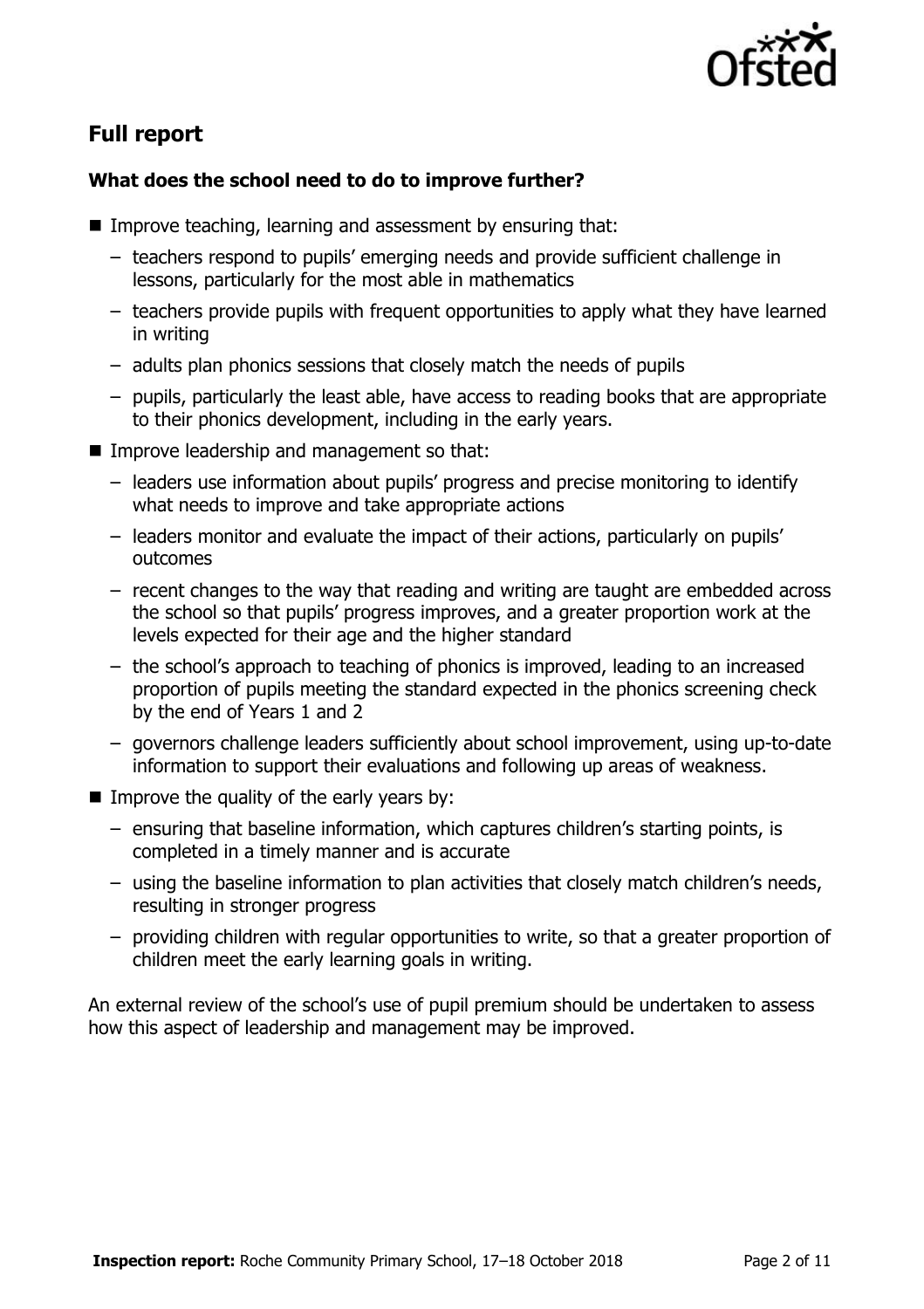

## **Inspection judgements**

### **Effectiveness of leadership and management Requires improvement**

- Over time, leaders' actions have not improved pupils' outcomes quickly enough. Pupils' progress has been weak and until recently showed no sign of improvement. Although provisional results indicate an improvement in outcomes in reading and mathematics, current pupils' progress and outcomes in writing remain low.
- Leaders are aware that pupils' outcomes are not strong enough and can demonstrate their response through the actions they have taken to make improvements. However, leaders are not yet using the full arsenal of information they have available to ensure that actions are precise enough. They have not delved into pupils' books and assessment information with enough rigour. Furthermore, leaders are not monitoring their actions closely enough to evaluate how effective their work has been.
- Leaders do not use the pupil premium effectively. At the time of the inspection, leaders had not evaluated the impact of this funding during the previous academic year. Where leaders have completed early analysis, it focuses too much on outcomes at the end of key stage 2, rather than the impact on disadvantaged pupils across the school. In addition, there is no strategy in place for the year ahead to show how leaders will use funding to improve the outcomes for disadvantaged pupils. Worryingly, neither the trust nor the governing body had realised this work was still outstanding.
- Leaders have made several changes in recent vears to improve outcomes in reading and writing that were showing little sign of improvement. These frequent changes have prevented approaches taking root and embedding across the school. Nonetheless, the most recent initiatives are showing initial signs of improving pupils' achievement, although they have not had enough time to reveal their full impact.
- The school's approach to teaching phonics is not strong enough. The school has adopted a hybrid approach by pulling in ideas from a range of existing schemes. While leaders are attempting to meet the needs of pupils in the school through an interactive approach to learning to read, it is not well enough thought through, and practice is weak in places. Leaders have an overgenerous view about how well phonics is taught.
- Leaders have benefited from support by the trust for the leadership of mathematics and, most recently, school improvement. The teaching of mathematics is stronger than reading and writing, with pupils' progress more evident. School improvement advisers have provided additional challenge and support; however, the correlation between teaching, learning and assessment and pupils' outcomes remains relatively unexplored.
- Leaders have begun to share strong classroom practice across the school and recognise this as a method of moving towards greater consistency in the quality of teaching, learning and assessment. Staff have received training to help them develop their practice, particularly in the new approaches to the teaching of reading and writing.
- Leaders ensure that pupils have access to a varied curriculum. The curriculum encourages pupils to make links across subjects, while also developing subject-specific skills, such as the use of computers in design and technology and crotchets and quavers in music. Cross-curricular links are used well, such as finding out about the Mayans through exploring maps in geography and historical sources.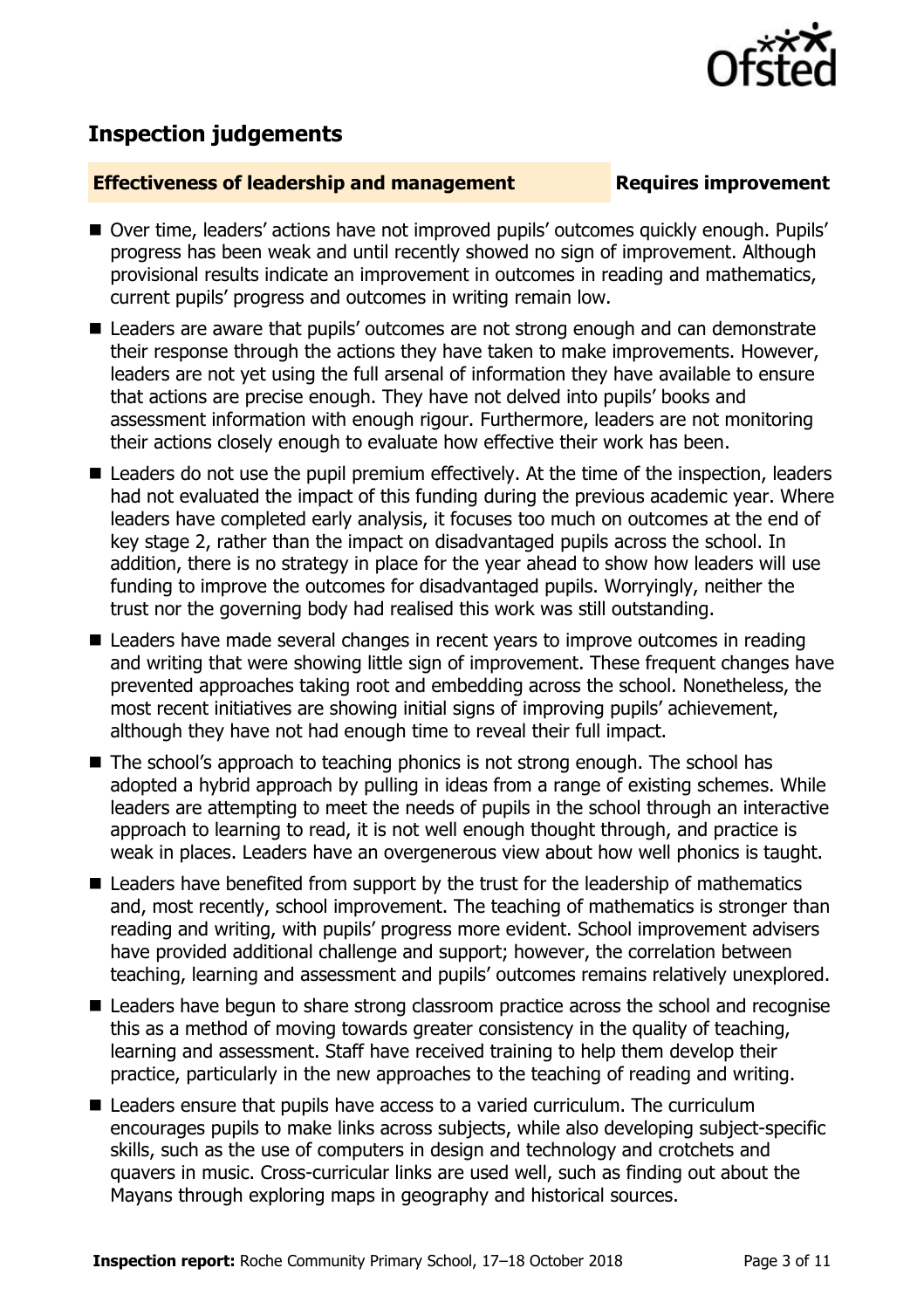

- The special educational needs coordinator (SENCo) ensures that pupils who have special educational needs (SEN) and/or disabilities get the support they need. Leaders carefully monitor and review pupils' targets to ensure that they are appropriate. The SENCo attends meetings about pupils' progress to ensure added focus on pupils who have SEN and/or disabilities and the progress they make. Staff training closely considers the needs of the pupils at the school; this ensures that staff are well trained to support pupils who have SEN and/or disabilities, ensuring that they have a high impact on promoting learning.
- The use of the sports premium is effective. Leaders can demonstrate how they have used it to increase pupils' participation in sporting activities.

### **Governance of the school**

- Governors have not been proactive enough in challenging leaders about pupils' low outcomes in the past. Despite the school having lots of information about pupils' progress, governors rely heavily on anecdotal evidence, which often does not get to the heart of the matter, including leaders' use of the pupil premium. Governors acknowledge this and have plans to strengthen this aspect of their work.
- Governors have been too reliant on published pupils' outcomes to evaluate the success of leaders' actions. As a result, it has left them feeling frustrated when actions have not resulted in improvements. They acknowledge that they are not monitoring current pupils' progress closely enough.
- Governors are not challenging enough when asking about progress made in the school. When governors raise questions to follow up at a later date, this is not done. This results in a lack of action. They have not had the information required to ask probing questions or to be effective in holding leaders to account for the school's performance. Furthermore, they had not noticed that the pupil premium strategy for the previous academic year had not been evaluated and that there was no strategy for the current year.

### **Safeguarding**

- The arrangements for safeguarding are effective.
- Leaders ensure that they have robust recruitment procedures to be sure that they only appoint staff who are suitable to work with children. Once in post, staff have training that is current and wide-ranging. Training logs keep leaders abreast of any voids, should they occur. There are numerous safeguarding leaders across the school; all are appropriately trained to fulfil their roles and responsibilities.
- Where staff have concerns about pupils, they are aware of the procedures and refer these concerns to the appropriate members of staff. Leaders log concerns effectively, understanding that it can serve as a useful chronology of events, should the time come that external support is needed. Where concerns do warrant external support, leaders act proportionately to make referrals or seek advice.
- Leaders can demonstrate how their actions ensure that pupils who are at a higher risk remain under the watch of the local authority. Through regular communication with social workers, concerns are shared and acted upon. Leaders reflect on their own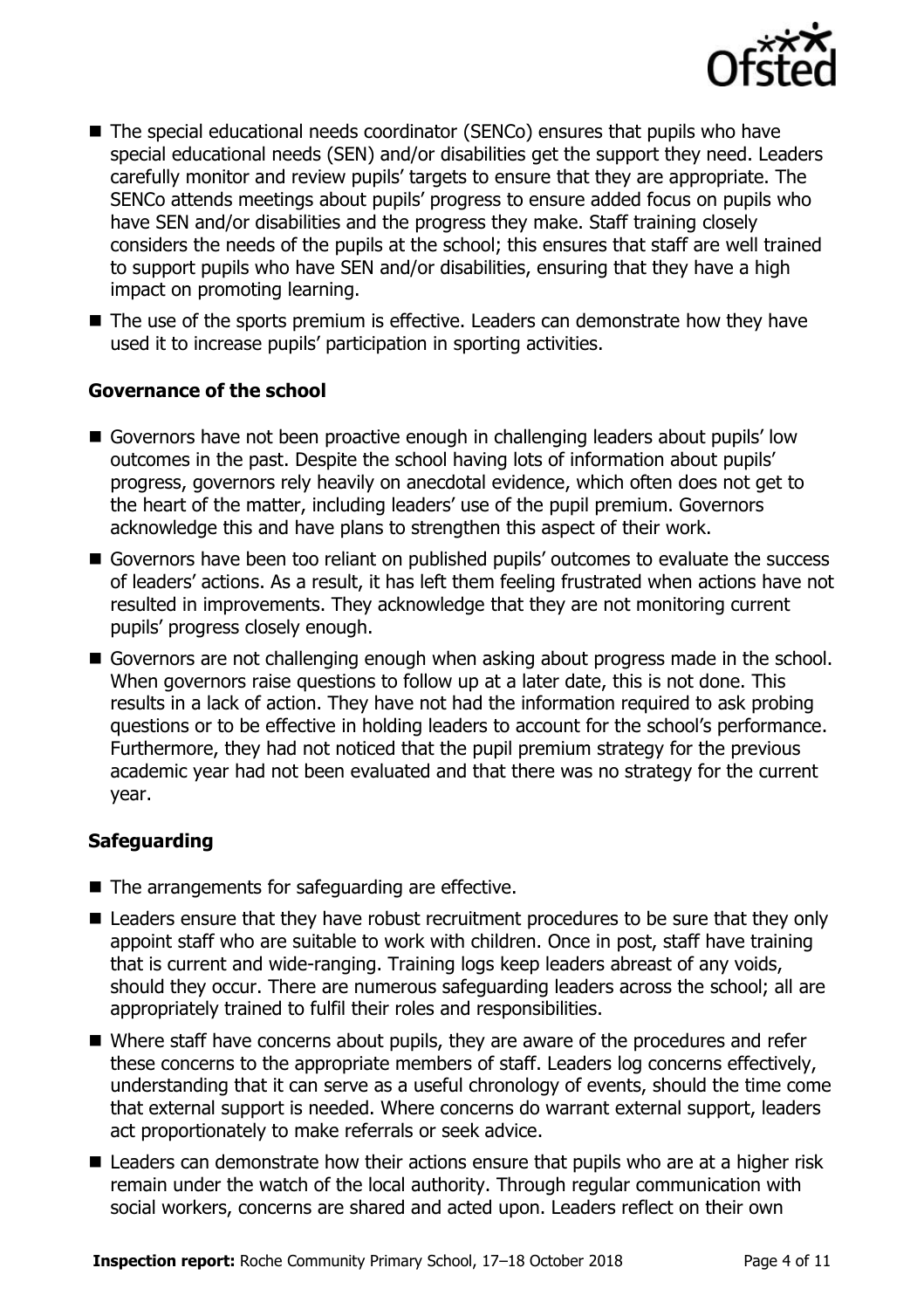

safeguarding practice through completing the county's safeguarding audit. Where actions are needed to refine their practice, they take them in a timely manner.

### **Quality of teaching, learning and assessment Fig. 2.1 Requires improvement**

- While there are examples of stronger practice, some teaching does not consider closely enough pupils' emerging needs. As a result, teaching is not consistently helping all pupils make strong progress.
- The teaching of phonics is weak. These sessions sometimes lack purpose and do not closely consider the needs of pupils. Adults do not use assessment information well to plan activities precisely. Consequently, pupils struggle to apply their phonics knowledge.
- $\blacksquare$  The teaching of mathematics, when compared with reading and writing, is much stronger. Pupils and teachers are familiar with expectations and pupils have regular opportunities to develop their fluency, reasoning and problem solving. However, for some of the most able pupils, the level of challenge is not sufficient. Some of these pupils find the work too easy as it does not build on their prior knowledge.
- In some lessons, there are periods of time where pupils are waiting on adults to provide the next activity. During these times, pupils lose focus, which can result in lowlevel disruption. Pupils are too dependent on adults to move through their learning.
- The teaching of early reading is inconsistent. While middle-attaining pupils and mostable pupils read with increasing fluency, lower-attaining pupils sometimes struggle. Often, the books that these pupils read are too challenging and not closely matched to their reading ability. Consequently, pupils rely on methods such as using the pictures in the book to help them guess the word or using the first letter in a word to guess the rest of the word.
- Currently, the teaching of writing is focused too much on developing pupils' grammar, punctuation and spelling knowledge without reasonable opportunities for them to apply these features to their writing. Pupils are not making the link between the knowledge they have built up and how they can use it successfully.
- Teachers are currently trying out new approaches to teaching reading and writing. Although these are in their infancy, it is clear things are moving in the right direction. Pupils speak favourably about the new approaches. In class, shared reading lessons are focused, and pupils have opportunities to think more deeply about what they have read. Teachers give bespoke support to each pupil and focus on helping them meet their targets in writing. Both initiatives are still very new but there are signs of improvement.
- Where teachers closely match activities to the needs of pupils, questioning is of high quality and teachers use assessment information to plan effectively. When this occurs, lessons are focused, and pupils make strong progress.
- Teachers deploy support staff effectively. Adults support pupils' learning well and identify whether more support or challenge is needed. Teachers and teaching assistants support pupils who have SEN and/or disabilities particularly well. Relationships are warm and rooted in mutual respect. Sometimes, teaching assistants are not directed as well. When this occurs, their effectiveness is reduced and their impact on pupils' learning is limited.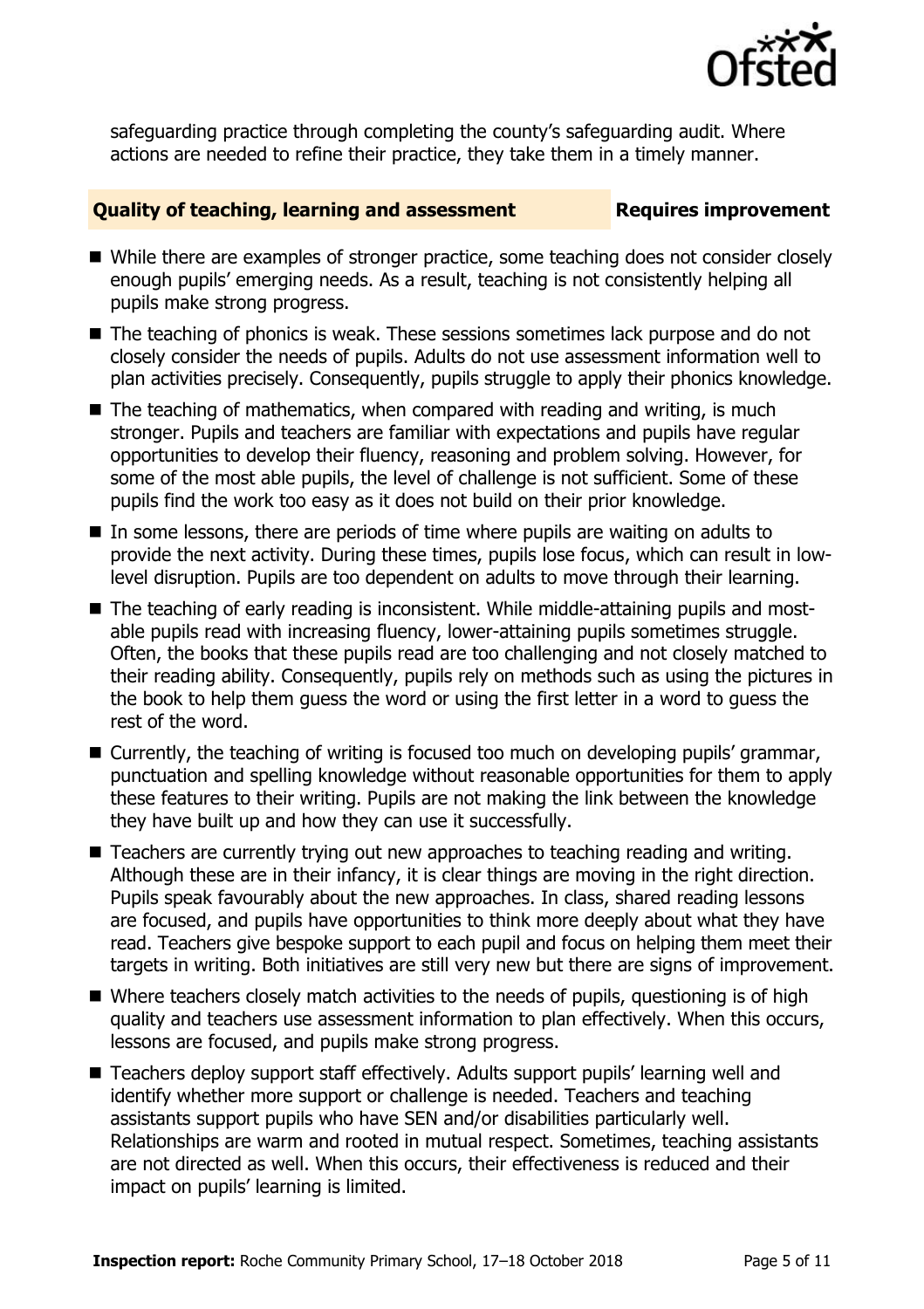

### **Personal development, behaviour and welfare Good**

### **Personal development and welfare**

- The school's work to promote pupils' personal development and welfare is good.
- $\blacksquare$  Pupils are clear about how to stay safe online. They know how to use the guidance they have been given to help them deal with problems, should they occur.
- **Pupils have a clear awareness of British values. They can discuss the role of democracy** and link this to their own experiences in school when voting for pupil representatives, such as for the school council and the appointment of head boy and girl. In addition, pupils are keen to share their knowledge of influential British figures such as Florence Nightingale and Jessica Ennis.
- **Pupils have increasingly positive attitudes towards school. They are eager to talk about** what they have been learning and describe their enjoyment of lessons, particularly mathematics, reading and writing.
- **Pupils are safe and feel safe. The vast majority of parents and carers agree that pupils** are safe at Roche Community Primary School.

### **Behaviour**

- The behaviour of pupils is good. Pupils behave well around the school and in lessons. They conduct themselves well, acting as ambassadors for the school. When moving through the school, pupils are quiet and purposeful, adding to the sense of calm that permeates the school. Pupils hold open doors for visitors and are generous with their warm greetings.
- **Pupils accept that, on occasion, some behaviour falls short of expectations. However,** they are clear that the school's system for dealing with poor behaviour is effective and has led to improved behaviour across the school. Pupils are adamant that these incidents of bullying are few and, when they do occur, adults are swift in their response.
- **Pupils'** absence has been in line with national averages for some time. This is a result of the successful systems in place to promote good attendance and pupils' positive attitudes to school. The proportion of pupils who regularly miss school is below the national average.

### **Outcomes for pupils Requires improvement**

- In recent years, progress across key stage 2 has not been good in reading, writing and mathematics. While provisional results in 2018 indicate that pupils' progress in reading and mathematics has improved, writing progress remains low.
- The progress that current pupils make from their starting points is too variable. In many classes, the proportion of pupils who are working at expectations for their age has decreased. This is particularly prevalent in key stage 1, where too few pupils build on their prior attainment at the end of Reception.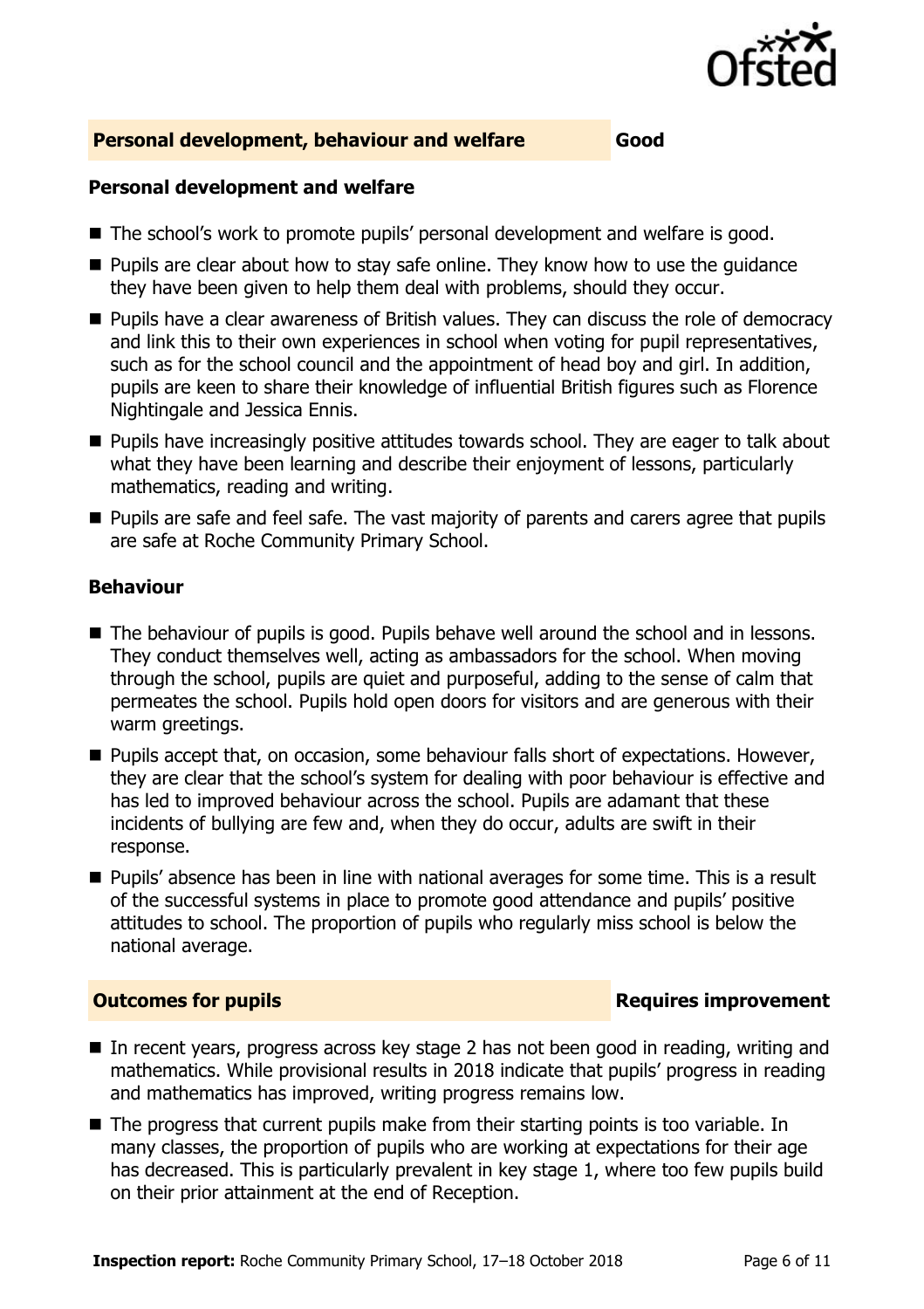

- **Phonics outcomes have improved in recent years. While these are rising toward** national averages, they have remained stubbornly low. Opportunities for pupils to practise what they have learned are not frequent enough.
- While pupils have learned the importance of a full stop or spelling rules to support them in their writing, their work does not reflect this. In some cases, pupils' writing is peppered with basic errors, which impedes their progress.
- In mathematics, pupils develop their fluency, reasoning and problem solving. However, the most able pupils do not find the learning challenging enough. In some cases, pupils spend time working on concepts that they have learned years beforehand. As a result, very few pupils are working at the higher standard in mathematics.
- The progress of disadvantaged pupils is not secure, although some pupils are making progress that is expected of them. It is unclear how leaders use the pupil premium to support them, aside from the use of support staff. In most cases, their progress is the same as or slightly worse than that of their peers.
- Pupils who have SEN and/or disabilities make strong progress. Staff quickly identify pupils' needs and support is well matched. Targets closely match pupils' needs and are based on individual barriers to learning and progress.
- **Pupils have positive attitudes towards reading once they have mastered the basic skills.** Pupils read frequently, both inside and outside of school. Reading records show that pupils read almost daily. In class, pupils savour reading and give their unwavering attention to wait for the next part of the text. Pupils enjoy the new approach to reading in school and participate well, showing their understanding.

### **Early years provision**

- Adults do not use baseline assessments effectively enough. Information about what children can do at the beginning of the Reception Year is incomplete or lacks precision. This hinders adults' decision making about what children need to do to make progress, because it does not accurately pinpoint gaps in learning.
- While outcomes in recent years have improved, the proportion of children achieving a good level of development remains lower than national averages. While outcomes in reading and mathematics have improved over time, the proportion of children reaching the early learning goal in writing remains low. This significantly reduces the proportion of children achieving a good level of development.
- Children in the early years have few high-quality opportunities to develop their writing. Teachers expect children to trace over adults' writing. While this supports children to develop fine motor skills and pencil grip, it limits their ability to form their own ideas, develop letter formation and apply their phonic knowledge when spelling.
- The teaching of phonics is weak. Sessions lack focus and do not provide opportunities for children to apply their phonics knowledge. The headteacher's vision for how phonics should be taught is not established. The weakness in the teaching of phonics contributes to outcomes by the end of Years 1 and 2 being lower than national averages in the phonics screening check, as children do not get off to the best start.
- Opportunities for children to play in the Reception class are underdeveloped. While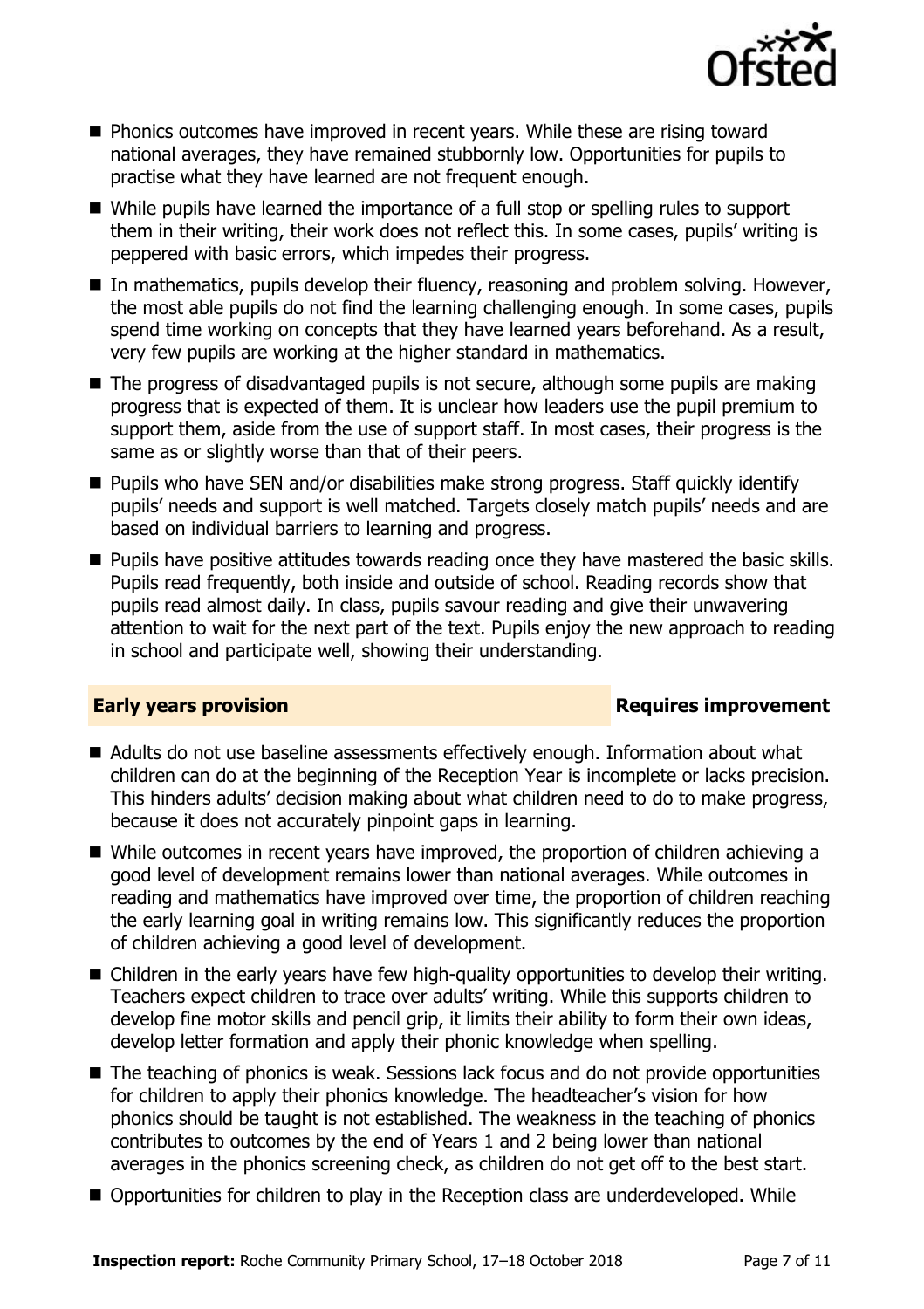

children do play, they often play alongside one another, rather than with one another. In addition, adults' interaction with children is sometimes limited. Despite adults acknowledging that children's speaking and listening is an area that requires attention, it is not clear what adults are doing to bring about improvements.

- Children do not choose to explore all of what is on offer in the Reception class. While adults provide activities for children, often these are left unused. In addition, when children do engage with activities, this is only brief, before quickly moving on to another. Children do not stick with activities for very long before losing interest, slowing their progress.
- Routines are established in the Reception class. Even in the early stages of the academic year, children are familiar with the expectations and behave well across the provision.
- Adults identify children who have SEN and/or disabilities in a timely manner and support these children. Due to this approach, children are quickly brought to the attention of the SENCo, who ensures that external agencies are alerted so that support can be accessed as soon as possible.
- Safeguarding is effective in the Reception class. Children are safe and feel safe. They confidently move around inside and outside and take advantage of the vast space available. At times, it can be difficult for adults to maintain a watchful eye on all areas due to the size of the space available, which results in some low-level poor behaviour that goes unnoticed.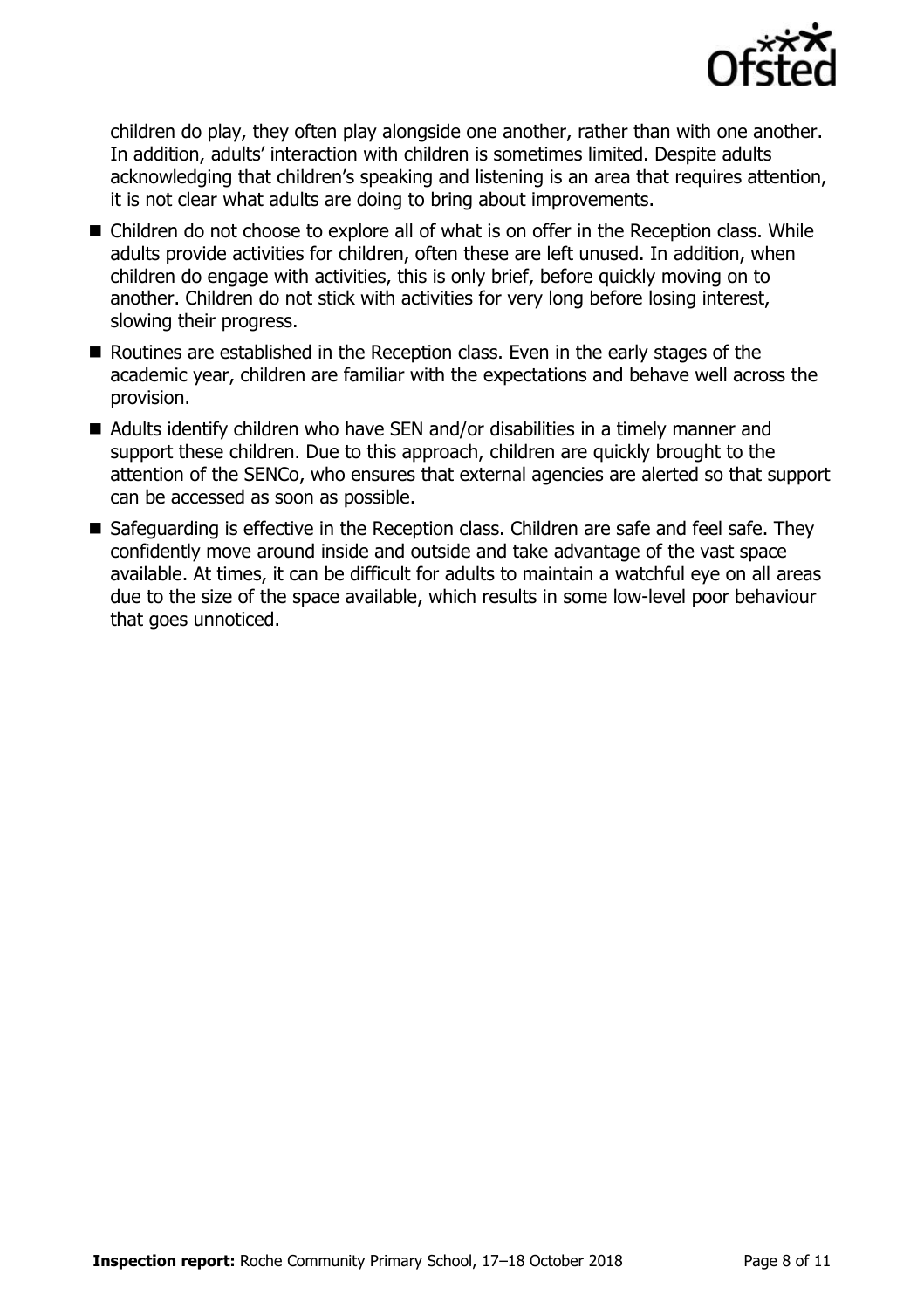

# **School details**

| Unique reference number | 142952   |
|-------------------------|----------|
| Local authority         | Cornwall |
| Inspection number       | 10054423 |

This inspection of the school was carried out under section 5 of the Education Act 2005.

| Type of school                      | Primary                         |
|-------------------------------------|---------------------------------|
| School category                     | Academy converter               |
| Age range of pupils                 | 5 to 11                         |
| Gender of pupils                    | Mixed                           |
| Number of pupils on the school roll | 208                             |
| Appropriate authority               | Board of trustees               |
| Chair                               | John Burnett                    |
| <b>Headteacher</b>                  | Jeremy Walden                   |
| Telephone number                    | 01726 890323                    |
| Website                             | www.roche.cornwall.sch.uk       |
| <b>Email address</b>                | secretary@roche.cornwall.sch.uk |
| Date of previous inspection         | Not previously inspected        |

### **Information about this school**

- The school is smaller than the average-sized primary school. The school was sponsored by the Truro and Penwith Academy Trust in July 2016. The predecessor school was judged to be good by Ofsted in September 2014.
- The proportion of pupils eligible for free school meals is slightly lower than the national average.
- $\blacksquare$  The proportion of pupils who have SEN and/or disabilities is slightly higher than national averages. The proportion of pupils who have an education, health and care plan is also above national averages.
- The school deprivation indicator places the school in the top 40% of deprived schools nationally.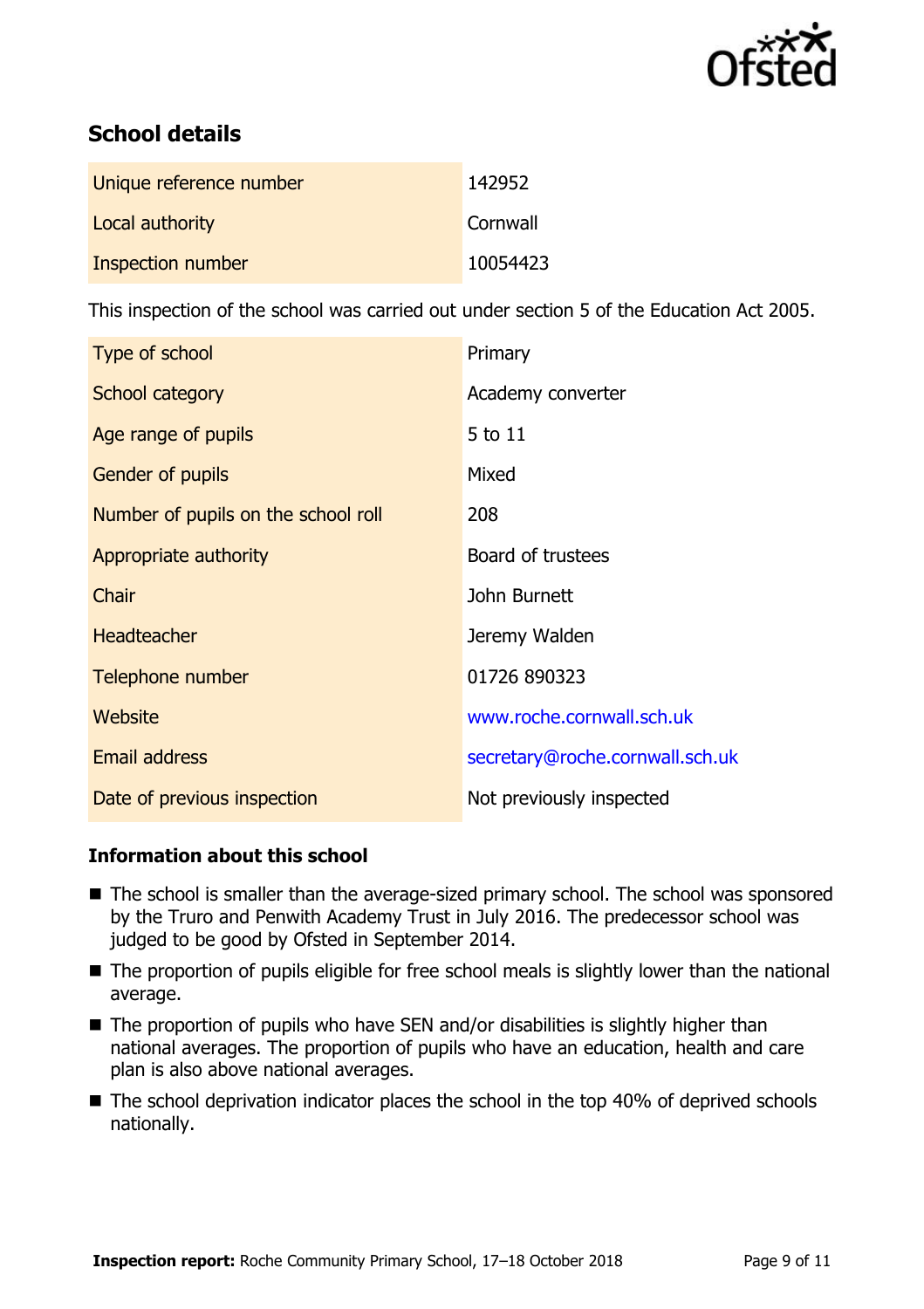

# **Information about this inspection**

- Inspectors visited all classes across the school, some jointly with the headteacher.
- Discussions took place with the headteacher, the chief executive officer (CEO) of the Truro and Penwith Academy Trust, and academy improvement leaders from the trust. Inspectors also met with two representatives from the governing body.
- Inspectors scrutinised several documents, including minutes from governors' meetings, the school' self-evaluation framework and the current school development plans and records relating to behaviour, attendance and safeguarding. Inspectors also considered leaders' tracking information to ascertain pupils' progress, including for children in the early years. Inspectors met with leaders about the use of additional funding, including the use of the pupil premium and sports premium funding.
- Inspectors met with the subject leaders for reading, writing and mathematics and the early years leader. In addition, inspectors met with the school's special educational needs coordinator.
- Inspectors scrutinised pupils' workbooks from the current academic year to establish the current quality of pupils' work and progress over time. In addition, they also listened to pupils read from key stages 1 and 2.
- Inspectors observed pupils' behaviour and spoke to groups of pupils to seek their views about the school, reading opportunities, behaviour and their awareness of British values and how to keep safe online.
- The inspectors considered 34 responses to the online survey, Parent View. Furthermore, an inspector met with parents to gather their views. There were no responses to the surveys for pupils or staff.

### **Inspection team**

Nathan Kemp, lead inspector **Her Majesty's Inspector** 

**Julie Jane Ofsted Inspector**